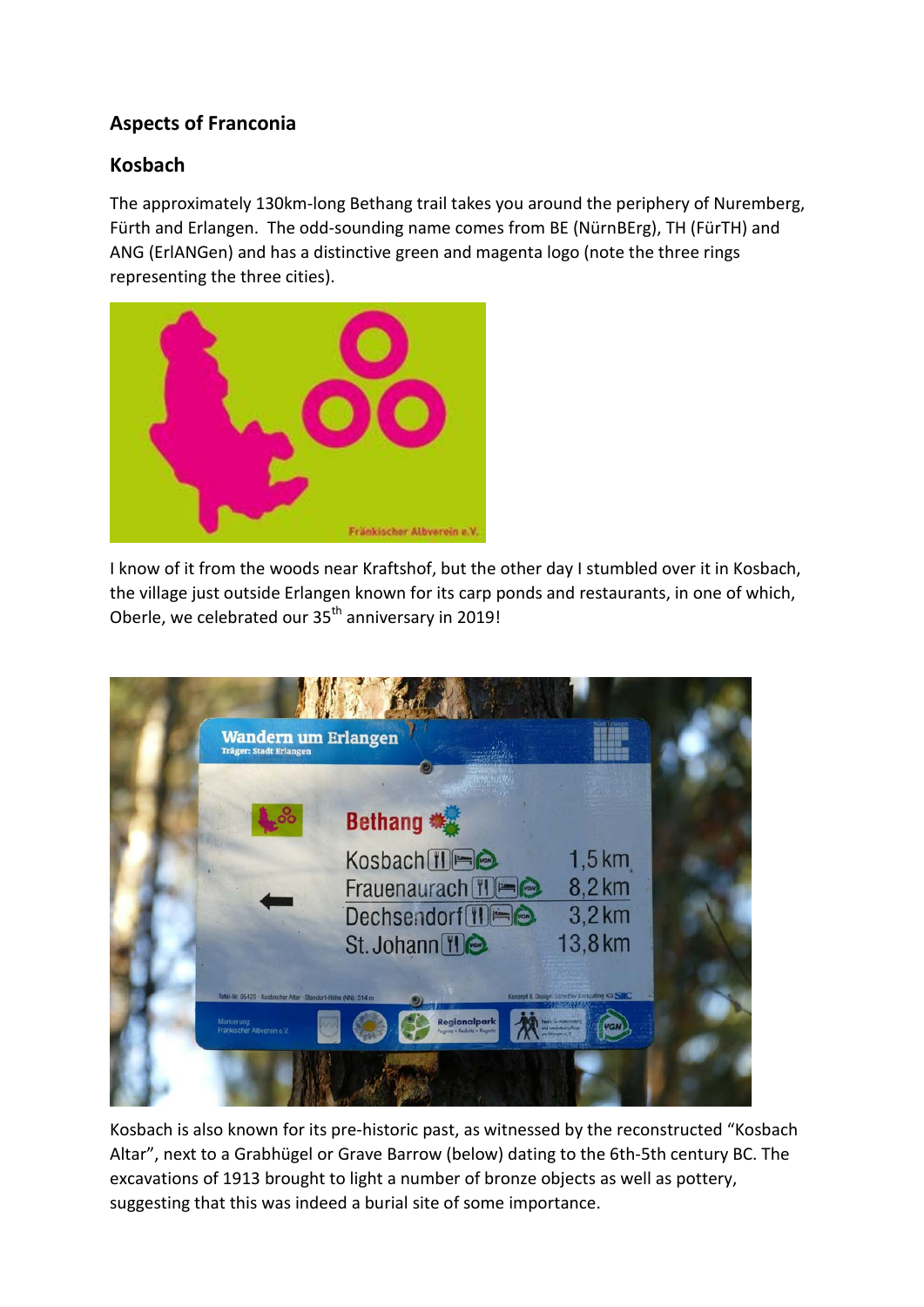

The Late Bronze Age culture in question bears the name "Hallstatt" after the lakeside village in the Austrian Salzkammergut southeast of Salzburg, where there was a rich salt mine, and where some 1,300 burials are known, many with fine artifacts like this bronze bull now in the GNM Nuremberg.



*Small bronze statue of a bull, Hallstatt period (7th/6th century BC), Hallstatt, Upper Austria.*

Incidentally, "Hall", meaning salt, appears in the name "Hallplatz" in Nuremberg where salt was traded in the Middle Ages, as you would know, of course, if you were Welsh, the Welsh word for salt being "halen"!

So, there you have it. Erlangen has a Late Bronze Age site in the village of Kosbach. It isn't, I would say, particularly spectacular, but I am spoilt as I come from Dorset which is littered with Bronze Age burial sites and hill forts. It's difficult to compete with Maiden Castle in Dorset,